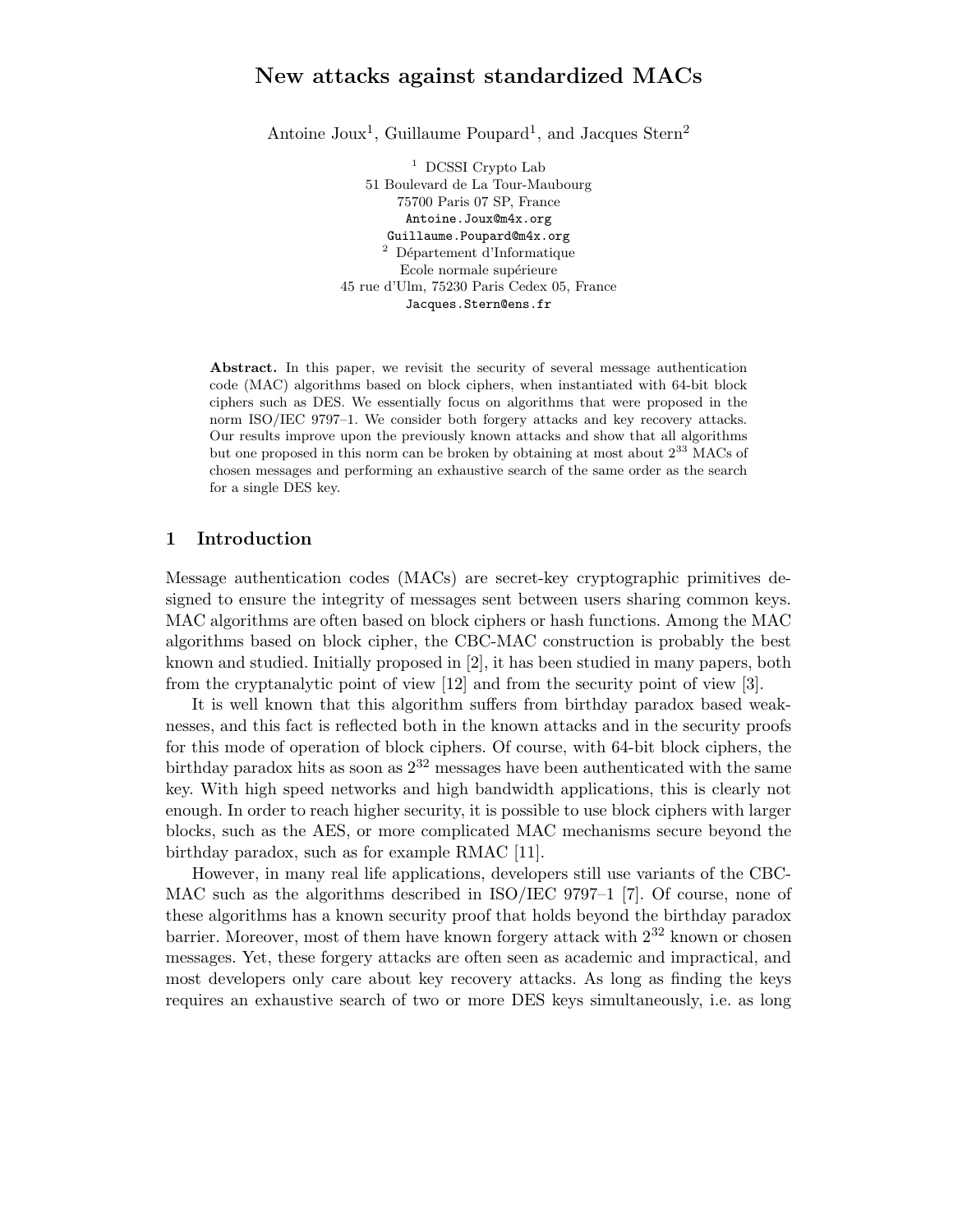as the 56-bit DES keys cannot be found one by one, the algorithm is deemed secure. According to this point of view, some algorithms in the norm are still insecure, but others are considered as secure against key recovery attacks. More precisely, according to the informative annex B of ISO/IEC 9797–1, among the 6 MAC algorithms proposed in this standard, the first 3 algorithms have known efficient key recovery attacks, while the 3 others are considered to be secure in that sense. However, Coppersmith, Knudsen and Mitchell [6, 5] have proved that, whatever the padding method may be, the fourth algorithm is also insecure.

In this paper, we show that the fifth algorithm can also be cryptanalysed with efficient key recovery attacks. This algorithm consists in two parallel computations of CBC-MAC. As a consequence, both for efficiency and for security reasons, it is much preferable to use a classical CBC-MAC with retail using a 128-bit block cipher such as AES and, if needed, to truncate the MAC value to 64 bits. We also describe generic key recovery attacks against any MAC based on a single internal CBC chain.

### 2 Description of CBC–MAC and some variants

In this section, we give a general description of MAC algorithm based on a single CBC chain with a key  $K$  and quite general and arbitrary initial and final keyed transformation. For the sake of simplicity, we assume that the initial computation I is applied to the first block of message and yields the initial value of the CBC chain which starts at the second block. We also assume that the final computation  $F$  is applied to the final value in the CBC chain and results in the MAC tag  $m$ . Since all MAC algorithms based on a single CBC chain we are aware of, are of this type, we do not lose much generality. Furthermore, this formalism is also used in ISO/IEC 9797–1.

More precisely, for a message  $M_1, M_2, \ldots, M_\ell$  the computation works as follows (see also figure 1):

- Let  $C_1 = I(M_1)$ .
- For i from 2 to  $\ell$ , let  $C_i = E_K(C_{i-1} \oplus M_i)$ .
- Let the MAC tag m be  $F(C_{\ell})$ .

In order to fully specify a MAC algorithm of this type, it suffices to give explicit descriptions of I and F. The simplest example of a plain CBC-MAC occurs when I is defined as  $E_K$  and F is the identity function. ISO/IEC 9797-1 standard defines 6 MAC algorithms. The first 4 ones are defined in the following table:

| Algorithm ISO/IEC 9797-1 initial transformation final transformation reference |                     |                     |  |
|--------------------------------------------------------------------------------|---------------------|---------------------|--|
|                                                                                |                     |                     |  |
|                                                                                |                     |                     |  |
|                                                                                |                     | $E_K \circ D_{K_1}$ |  |
|                                                                                | $E_{K_2} \circ E_K$ |                     |  |

The MAC algorithm 5 is defined as the exclusive-or of two MAC values computed using algorithm 1 with different keys. The MAC algorithm 6 is similar but uses the exclusive-or of two MACs computed with algorithm 4.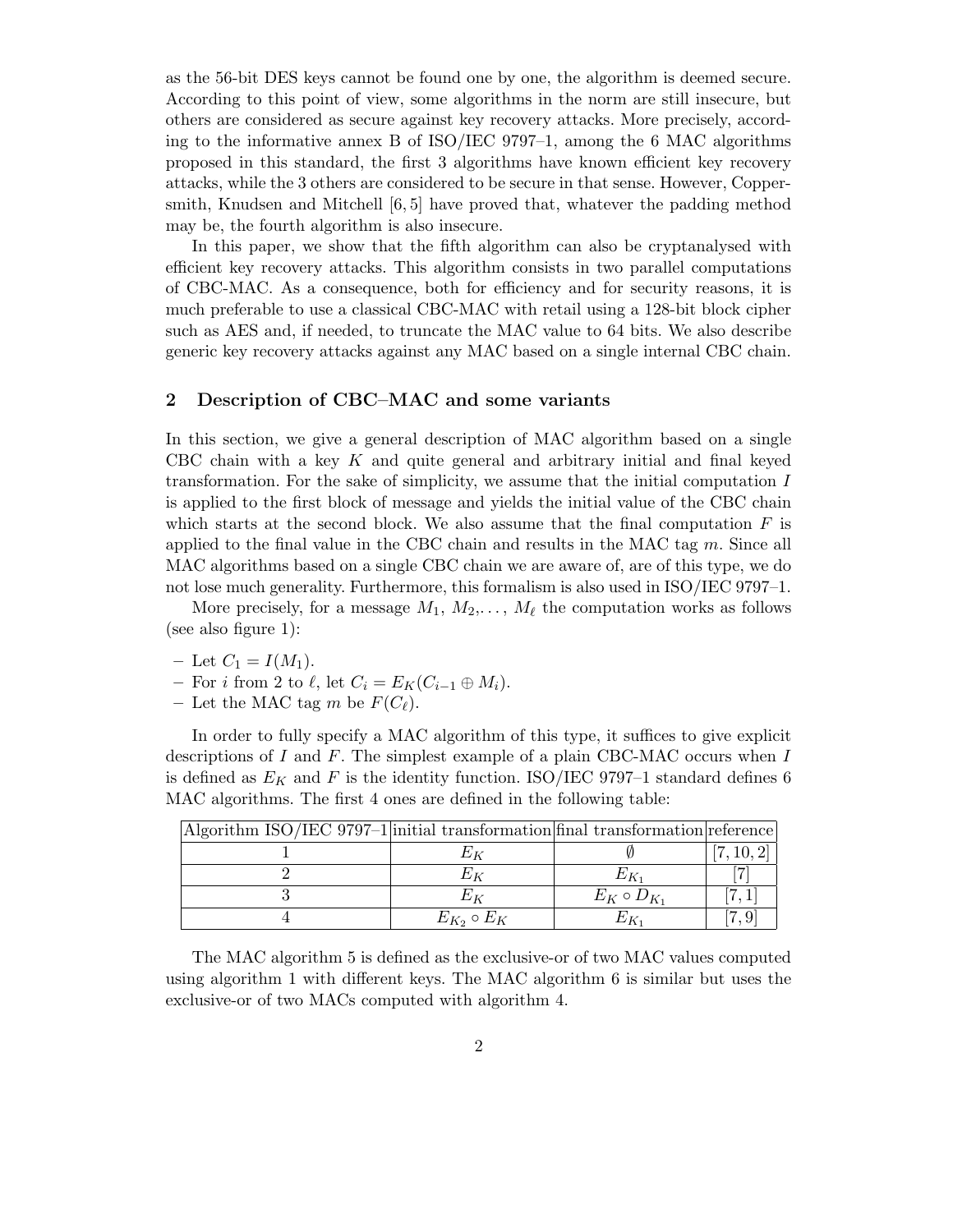

Fig. 1. Generic CBC MAC algorithm.

Even if the algorithms of [7] are defined with up to 6 secret keys, it is advised to derive them from only one or two keys. In the following, we propose attacks that do not try to take advantage of such key derivation technique.

It should also be noticed that ISO/IEC 9797–1 defines a complete MAC algorithm by specifying which padding should be used and if a final truncation is applied to the result. Our attacks immediately apply to standard paddings but we do not consider messages that include the bit length as a first block (padding 3 of [7]).

## 3 Overview of classical attacks

| Algorithm                | complexity $(*)$                                            | reference |
|--------------------------|-------------------------------------------------------------|-----------|
| algorithm 1              | $[2^{56}, 1, 0, 0]$                                         |           |
| algorithms 2 and 3       | $[3 \times 2^{56}, 2^{32}, 0, 0]$                           |           |
| algorithm 4              | $[4 \times 2^{56}, 2^{32}, 2, 0]$                           | 6         |
| with paddings $1$ et $2$ | or $[4 \times 2^{56}, 1, 1, 2^{56}]$                        |           |
| algorithm 4              | $[4 \times 2^{56}, 0, 2^{64}, 2^{64}]$                      | 5         |
| with padding 3           | or $[8 \times 2^{56}, 2 \times 2^{32}, 3 \times 2^{48}, 0]$ |           |

 $(x^{(*)}$  an  $[a, b, c, d]$  attack requires

 $-$  a off-line block cipher encipherments,

 $- b$  known data string/MAC pairs,

 $- c$  chosen data string/MAC pairs,

 $\,d$  on-line MAC verifications.

Fig. 2. Complexity of key recovery attacks against ISO/IEC 9797–1 MAC algorithms.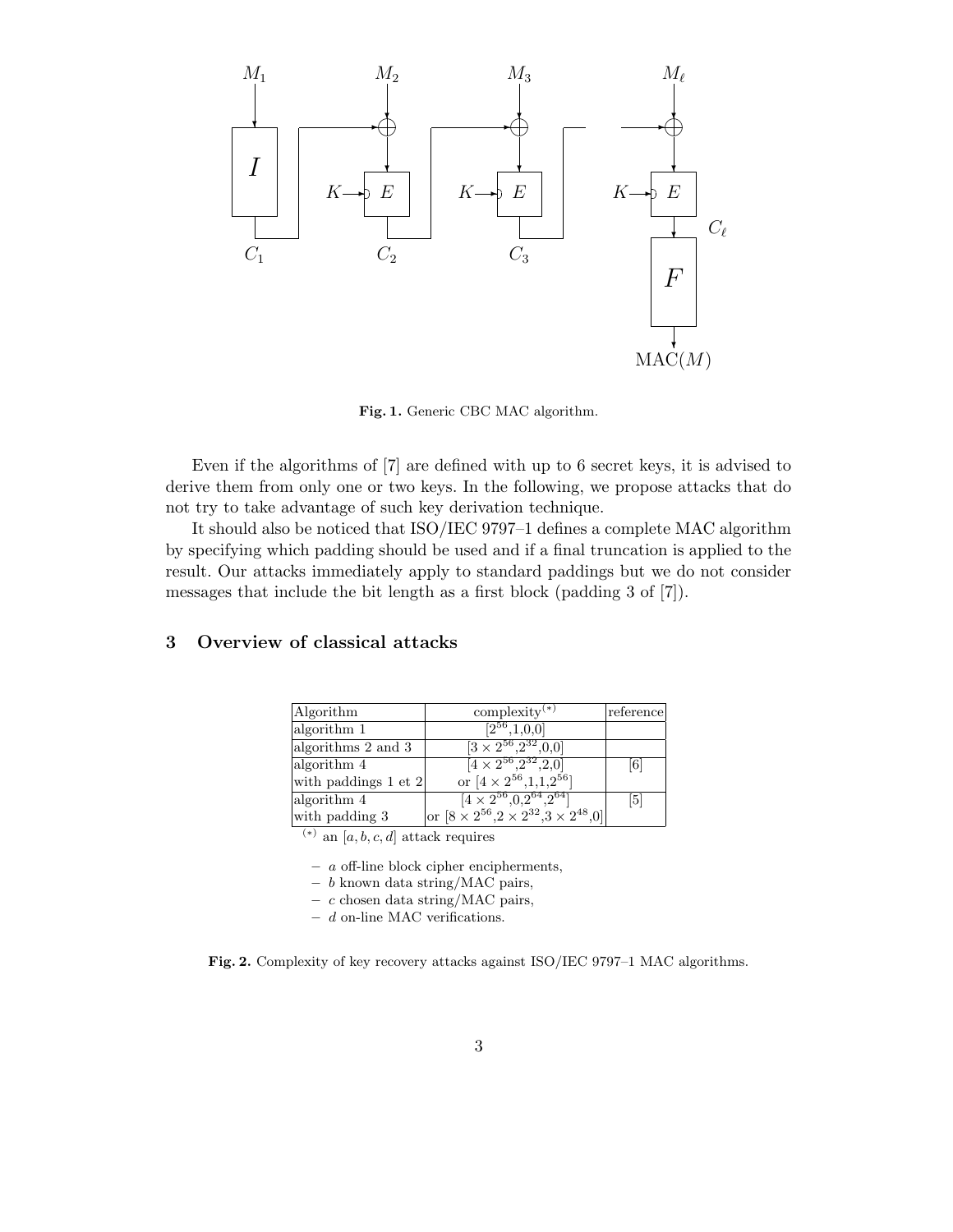#### 3.1 Birthday paradox forgery of any generic CBC MAC algorithm

Let us assume that the final transformation  $F$  of a generic CBC MAC algorithm is a permutation. Then, we observe MAC tags of known messages. If we denote by  $n$ the block size (which is also the size of the MAC tag), according to the birthday paradox, the observation of  $O(2^{n/2})$  MAC tags allows to find a collision, i.e., two different messages  $M$  and  $M'$  with the same MAC. For a 64-bit block cipher such as DES or triple-DES, this means that a collision occurs after the computation of only about  $2^{32}$  MAC tags.

More precisely, we note the blocks of messages  $M$  and  $M'$  in the following way

$$
M = (M_1, M_2, \dots, M_{\ell_1}, N_1, \dots, N_{\ell_2})
$$
  

$$
M' = (M'_1, M'_2, \dots, M'_{\ell'_1}, N_1, \dots, N_{\ell_2})
$$

with  $M_{\ell_1} \neq M'_{\ell'_1}$ . Then, it is easy to check that, for any blocks  $N'_1, \ldots N'_{\ell'_2}$ ,

$$
\text{MAC}(M_1, M_2, \ldots, M_{\ell_1}, N'_1, \ldots, N'_{\ell'_2}) = \text{MAC}(M'_1, M'_2, \ldots, M'_{\ell'_1}, N'_1, \ldots, N'_{\ell'_2}).
$$

Consequently, we obtain a forgery attack where the query of the MAC tag of a message enables to compute the (same) MAC tag of a different message.

Furthermore, using the same notations, we can also notice the following identity that will be used in the sequel:

$$
MAC(M_1, M_2, \dots, M_{\ell_1-1}, X, N'_1, \dots, N'_{\ell'_2})
$$
  
= MAC(M'\_1, M'\_2, \dots, M'\_{\ell'\_1-1}, X \oplus M\_{\ell\_1} \oplus M'\_{\ell'\_1}, N'\_1, \dots, N'\_{\ell'\_2}).

In conclusion, independently of the key size and of the complexity of initial and final transformations  $I$  and  $F$ , CBC MAC algorithms are vulnerable to forgery attacks if the block size is too small. However, such attacks are often seen as academic and impractical by developers. That is why, in the following, we mainly focus on key recovery attacks.

#### 3.2 Attacking algorithm 1 from ISO/IEC 9797–1.

The first and simplest MAC algorithm, that has also been standardized by NIST [10], can be attacked in many different ways. Used with the simple DES block cipher, the knowledge of one MAC tag allows, through an exhaustive search on the key  $K$ , to recover this key. Furthermore, the algorithm does not have any final "retail" so it is easy to obtain valid MAC tags of concatenated messages using a so-called "xorforgery".

### 3.3 Attacking algorithms 2 and 3 from ISO/IEC 9797–1.

If the initial transformation is a single application of the block cipher, as in algorithms 2 and 3, and if the final transformation is a permutation, the observation of a collision allows to recover the key K as in the case of algorithm 1. The attack  $[12]$  goes as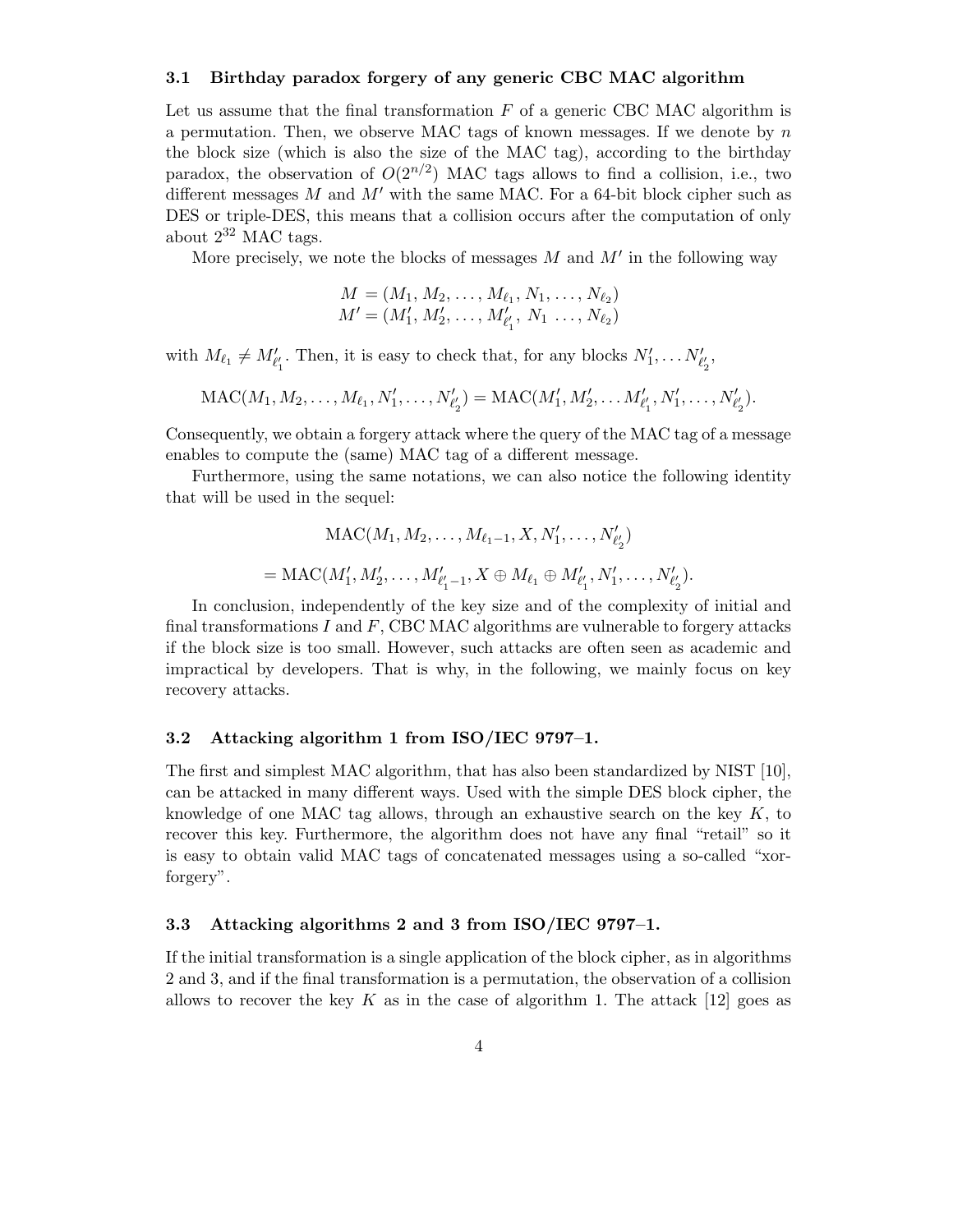follows. Observe MAC tags of known messages of at least two blocks until a collision occurs. Using the birthday paradox, such an event should appear after the observation of  $O(2^{n/2})$  messages, where n is the block size. Since F is a permutation, a collision is also present at the end of the CBC chain so we obtain a test for the exhaustive search on K.

When using DES, we need the observation of  $2^{32}$  MAC values for known messages followed by an exhaustive search of a single DES key. Then, the key  $K_1$  used in  $F$ can be recovered by another exhaustive search.

### 4 Devising some tools

Throughout this section, we assume that  $n$  denotes the block size used in the MAC algorithms, or equivalently in the basic block cipher  $E$  we rely on. We are mostly interested in the case were  $n$  is 64 bits. The attacks presented in this paper mostly rely on techniques that allows us to learn the exclusive-or of two intermediate values present in two of the core CBC chains.

#### 4.1 Exclusive-Or of intermediate values in CBC chains

We first remind a technique of Coppersmith and Mitchell [6]. We assume that we are given any generic message authentication code algorithm based on a single CBC computation chain with block cipher  $E$  and key  $K$ , as defined in section 2. Clearly, by fixing the last blocks of the message, we transform the final computation into a function of the final output of the CBC chain. In many cases, such as algorithms 1 to 4 of ISO/IEC 9797–1 without final truncation, this function is in fact a permutation and we are able to learn whether the outputs of two different chains are equal or not.

Note that this hypothesis is not essential. Indeed, if the output function is not a permutation, it suffices to observe the output of several computation pairs done with different final blocks. When the output of the two chains are equal, all pairs will contain two identical values whatever the final transformation may be. As a consequence, we may ignore the final computation and assume that we can learn whether the output of two chains are equal or not.

Let M and N be two messages of respective length  $\ell_M$  and  $\ell_N$ . Let  $C_{\ell_M}$  denote the final value of the CBC chain computed for message M and  $D_{\ell_N}$  denote the final value of chain computed for message N. Now form a message  $M^{(T)}$  by adding a single block  $T$ , right at the end of the CBC chain for message  $M$ . Likewise, add a single block U at the end of N and form  $N^{(U)}$ . Writing down the equations of the two CBC chains, we find that the final value for messages  $M^{(T)}$  and  $N^{(U)}$  are respectively:

$$
C_{\ell_M+1}^{(T)} = E_K(C_{\ell_M} \oplus T),
$$
  

$$
D_{\ell_N+1}^{(U)} = E_K(D_{\ell_N} \oplus U).
$$

Given  $2^{n/2}$  different messages  $M^{(T)}$  and  $2^{n/2}$  different  $N^{(U)}$  along with their MAC, we find a MAC collision with high probability. Since  $E_K$  is a permutation, such a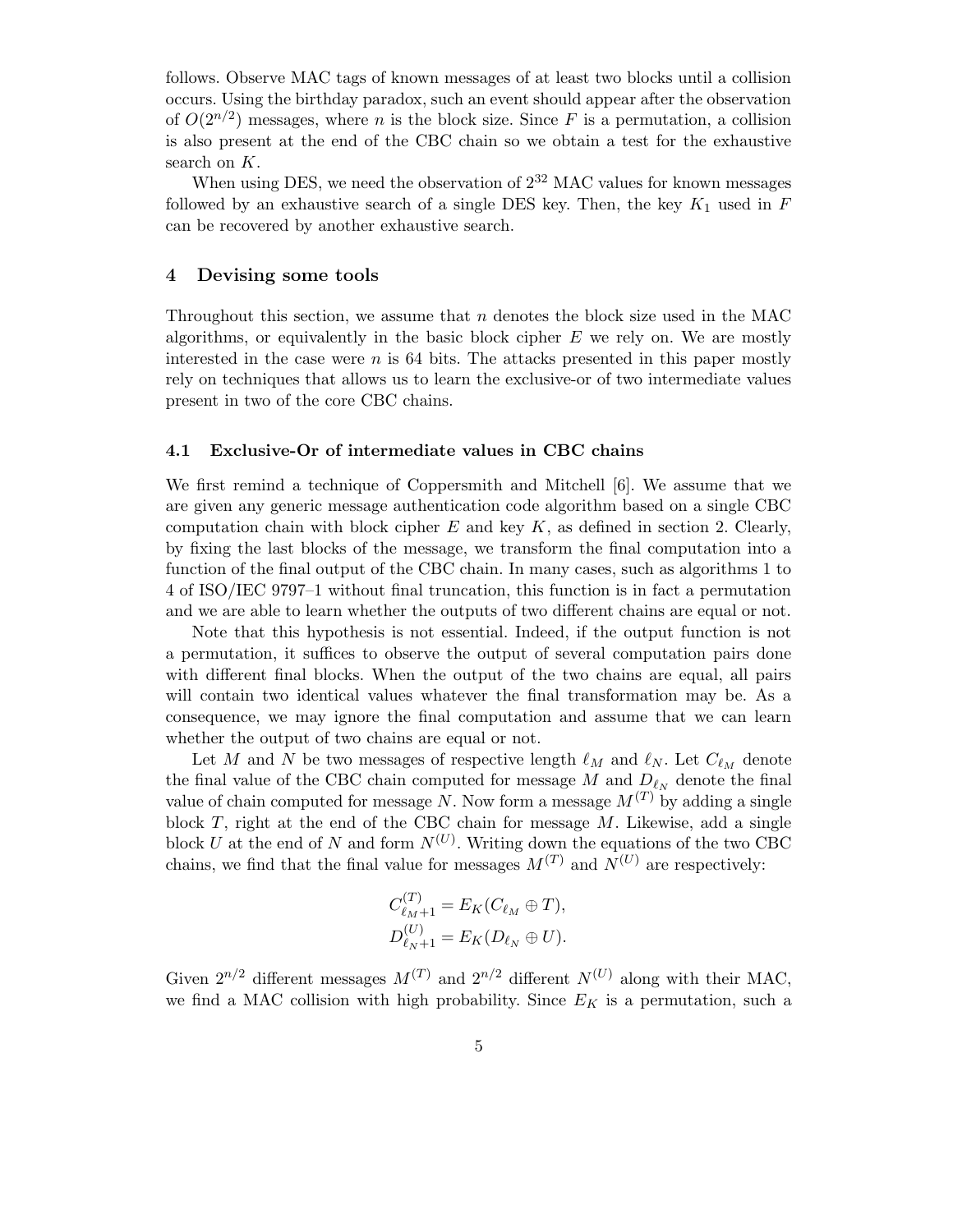collision implies that:

$$
C_{\ell_M}\oplus T=D_{\ell_N}\oplus U.
$$

As a consequence, we learn the value of  $C_{\ell_M} \oplus D_{\ell_N}$ , namely  $T \oplus U$ .

Note that by structuring our choices for  $T$  and  $U$ , we can find a collision with probability 1. One possible choice is to fix the  $n/2$  high order bits of T and let the  $n/2$  remaining bits of T cover the  $2^{n/2}$  possible choices. Similarly, we fix the low order bits of U and let the high order bits cover the possible choices.

Using the technique presented in this section, requires the MAC computation of  $2^{1+n/2}$  chosen messages, i.e.,  $2^{33}$  chosen messages for 64-bit blocks.

#### 4.2 Multiple exclusive-or of intermediate values in CBC chains

We now explain how to efficiently obtain a large number of exclusive-ors of intermediate values in CBC chains, following ideas initially proposed in [5]. This useful tool will be applied in section 6.2 to attack general MAC algorithms based on CBC chains.

We first introduce a notation; for any message M formed with blocks  $M_1$ ,  $M_2$ ,  $\ldots$   $M_{\ell}$ , we denote by Internal $(M,i)$  the intermediate value of the CBC chain at position i

$$
Internal(M, i) = E_K(E_K(E_K(I(M_1) \oplus M_2) \oplus M_3) \dots \oplus M_i)
$$

We consider a set of  $2^{\alpha n}$  unknown intermediate values  $X_j$ . For each such value, we build a set  $S_j$  of  $2^{\beta n}$  MAC tags where  $X_j$  is the penultimate intermediate value. Formally, this means that  $X_j = \text{Internal}(M[j], i[j])$  for a fixed message  $M[j]$  and an index *i*[*j*] smaller than the block length of  $M[j]$ . Then we choose  $2^{\beta n}$  blocks  $T_k$  and that we query the MAC tags of messages  $(M[j]_1, \ldots, M[j]_{i[j]}, T_k)$ , for the  $2^{\beta n}$  values of k, in order to build the set  $S_i$ .

Next, we compare the values of the sets  $S_i$ . If the same MAC tag appears in both  $\mathcal{S}_a$  and  $\mathcal{S}_b$ , we learn the exclusive-or of  $X_a$  and  $X_b$ , exactly as in the previous section. The probability to obtain  $X_a \oplus X_b$  for fixed indexes a and b is about  $2^{\beta n} \times 2^{\beta n} / 2^n$ .

When both  $X_a \oplus X_b$  and  $X_b \oplus X_c$  are known,  $X_a \oplus X_c$  can be easily deduced. In order to construct many exclusive-ors, we make a graph whose vertices are the  $2^{\alpha n}$ unknown values  $X_i$  and where an edge links two vertices with known exclusive-or obtained by collision of related sets  $S_j$ . When a path exists in this graph from  $X_a$ to  $X_b$ ,  $X_a \oplus X_b$  can be computed. We claim that this graph behaves like a random graph and well known results  $[4, 8]$  on such graphs say that as soon as the number of edges is larger than the number of vertices, a "giant component" (with size linear in the total number of vertices) appears. More precisely, with s vertices and  $cs/2$ randomly placed edges, with  $c > 1$ , there is a single giant component whose size is almost exactly  $(1-t(c))s$ , where [4]

$$
t(x) = \frac{1}{c} \sum_{k=1}^{\infty} \frac{k^{k-1} (ce^{-c})^k}{k!}
$$

Since the number of edges is about  $2^{(2\alpha+2\beta-1)n}$ , we obtain that, if  $\alpha+2\beta$  is larger than 1, the exclusive-or of all pairs of intermediate values in the giant component can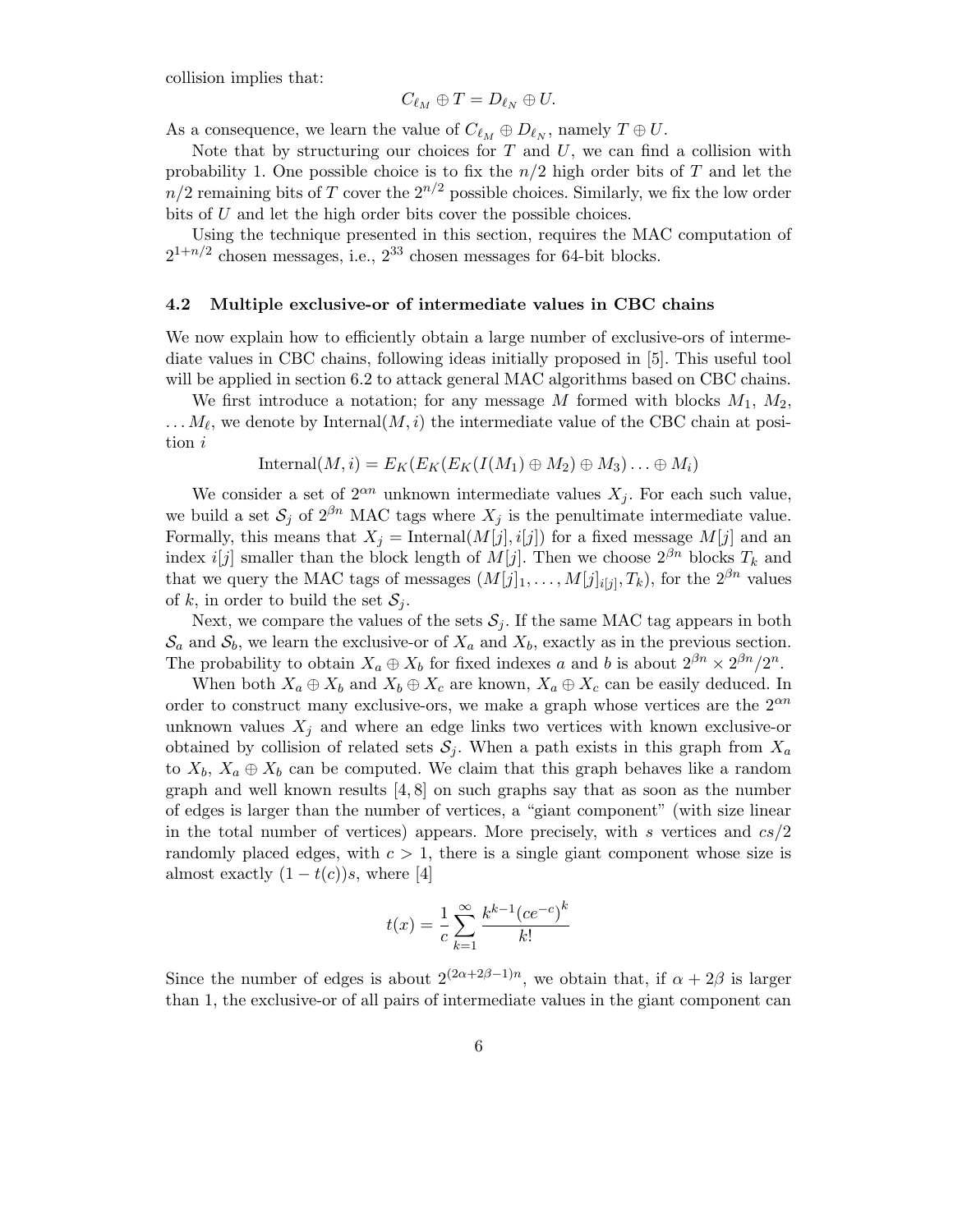be learned. Moreover, with a number of edges larger than the number of vertices, the giant component covers with probability more than 79% of all vertices. Furthermore, the smallest path between most pairs of vertices in the giant component is logarithmic (i.e. linear in n). As a consequence, we can efficiently learn the exclusive-or of a fixed proportion, say one half, of the vertices in time  $O(n \times 2^{\alpha n})$ .

As a conclusion, we obtain the exclusive-or of  $O(2<sup>\alpha n</sup>)$  intermediate values asking  $O(2^{(\alpha+\beta)n})$  MAC tags, with  $\alpha+2\beta\geq 1$ .

### 5 Advanced attacks against algorithm 4 from ISO/IEC 9797–1



Fig. 3. Algorithm 4 from ISO/IEC 9797–1.

Let us recall that in this MAC algorithm, the final value of the CBC chain is encrypted by a final application of the block cipher, with a specific key  $K_2$  (see figure 3). Coppersmith and Mitchell [6] have proposed the following attack against this algorithm when padding methods 1 or 2 are used. Notice that even if padding method 3 is preferred, variants based on multiple exclusive-or computation can be applied [5]. The attack goes as follows.

Observe MAC tags of messages of at least two blocks until a collision occurs. Let us note M and N such messages of respective length  $\ell_M$  and  $\ell_N$  and common MAC tag  $m_{coll}$ . Since the block cipher  $E_{K_2}$  is a permutation, using the notation of section 4.1, we obtain  $C_{\ell_M} = D_{\ell_N}$ . Consequently,  $E_K(C_{\ell_M - 1} \oplus M_{\ell_M}) = E_K(D_{\ell_N - 1} \oplus N_{\ell_N})$  and  $C_{\ell_M - 1} \oplus M_{\ell_M} = D_{\ell_N - 1} \oplus N_{\ell_N},$  so

$$
C_{\ell_M-1}\oplus D_{\ell_N-1}=M_{\ell_M}\oplus N_{\ell_N}
$$

Finally, query the MAC tags  $m_M$  and  $m_N$  of the two truncated messages  $M_1...M_{\ell_M-1}$ and  $N_1...N_{\ell_N-1}$ . Since  $m_M = E_{K_2}(C_{\ell_M-1})$  and  $m_N = E_{K_2}(D_{\ell_N-1})$ , we obtain −1 −1

$$
E_{K_2}^{-1}(m_M) \oplus E_{K_2}^{-1}(m_N) = M_{\ell_M} \oplus N_{\ell_N}.
$$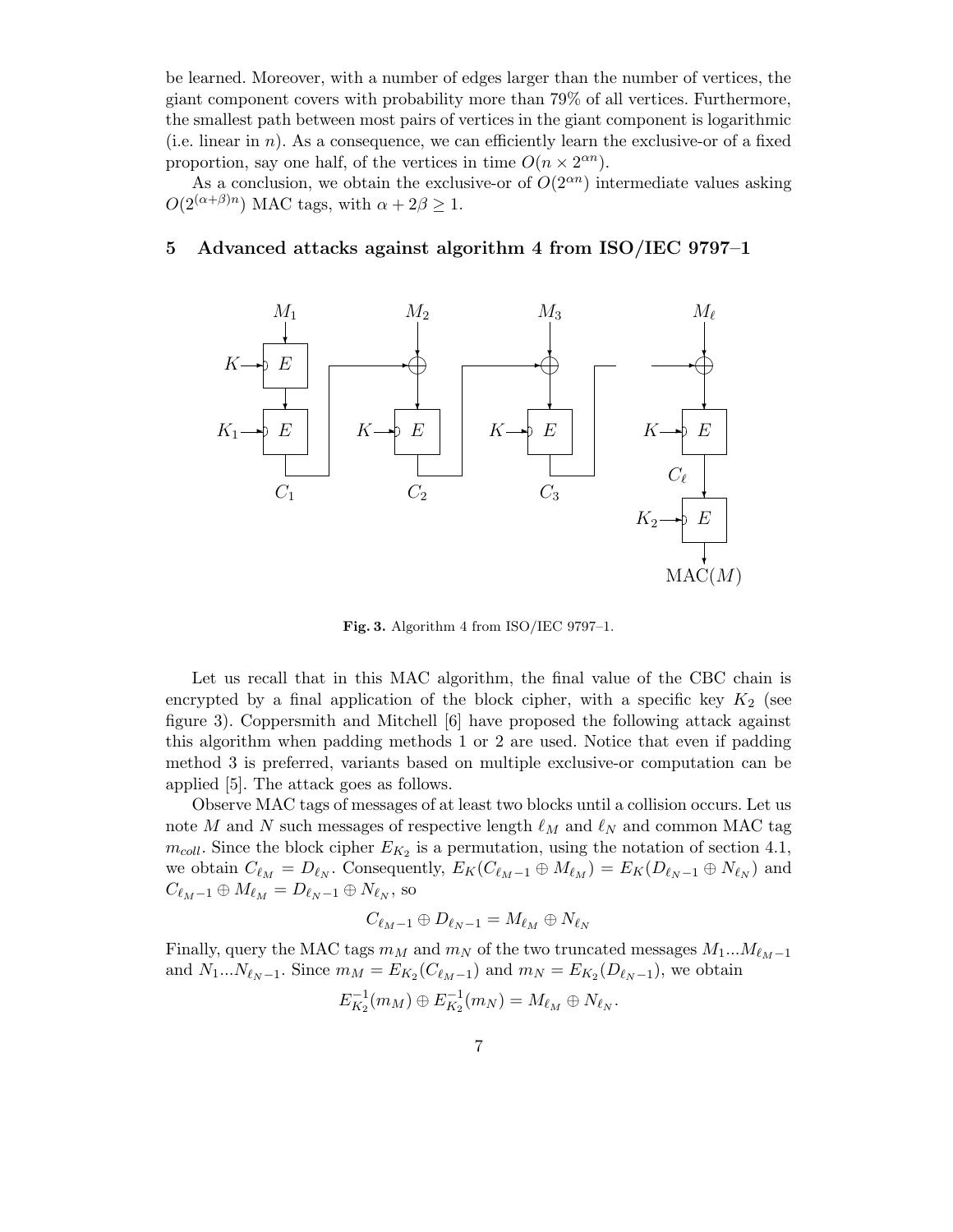Then  $K_2$  is found by an exhaustive search. We expect that a single value will remain for  $K_2$ , when the key size is no larger than the block size. Once  $K_2$  is known, we can recover  $K$  through a second exhaustive search using the test

$$
E_K(E_{K_2}^{-1}(m_M) \oplus M_{\ell_M}) = E_{K_2}^{-1}(m_{coll}).
$$

Finally, recovering  $K_1$  can be done with a final exhaustive search.

This attack requires the observation of  $2^{n/2}$  MAC values for known messages, the computation of two MAC values for chosen messages and finally the independent exhaustive searches on a  $K_2$ , K and  $K_1$ . When using the DES, we need  $2^{32}$  known messages and 2 chosen messages followed by an exhaustive search about four time as expensive as a simple exhaustive search on a single DES key.

## 6 New attacks

### 6.1 Attacking algorithm 5 from ISO/IEC 9797–1



Fig. 4. Algorithm 5 from ISO/IEC 9797–1.

Let us recall that in this MAC algorithm, each message goes through two independent plain CBC chain with keys<sup>3</sup> in  $K_1$  and  $K_2$  (see figure 4). The MAC tag is the

<sup>&</sup>lt;sup>3</sup> In algorithm 5 from ISO/IEC 9797-1, the keys  $K_1$  and  $K_2$  are derived from a single key K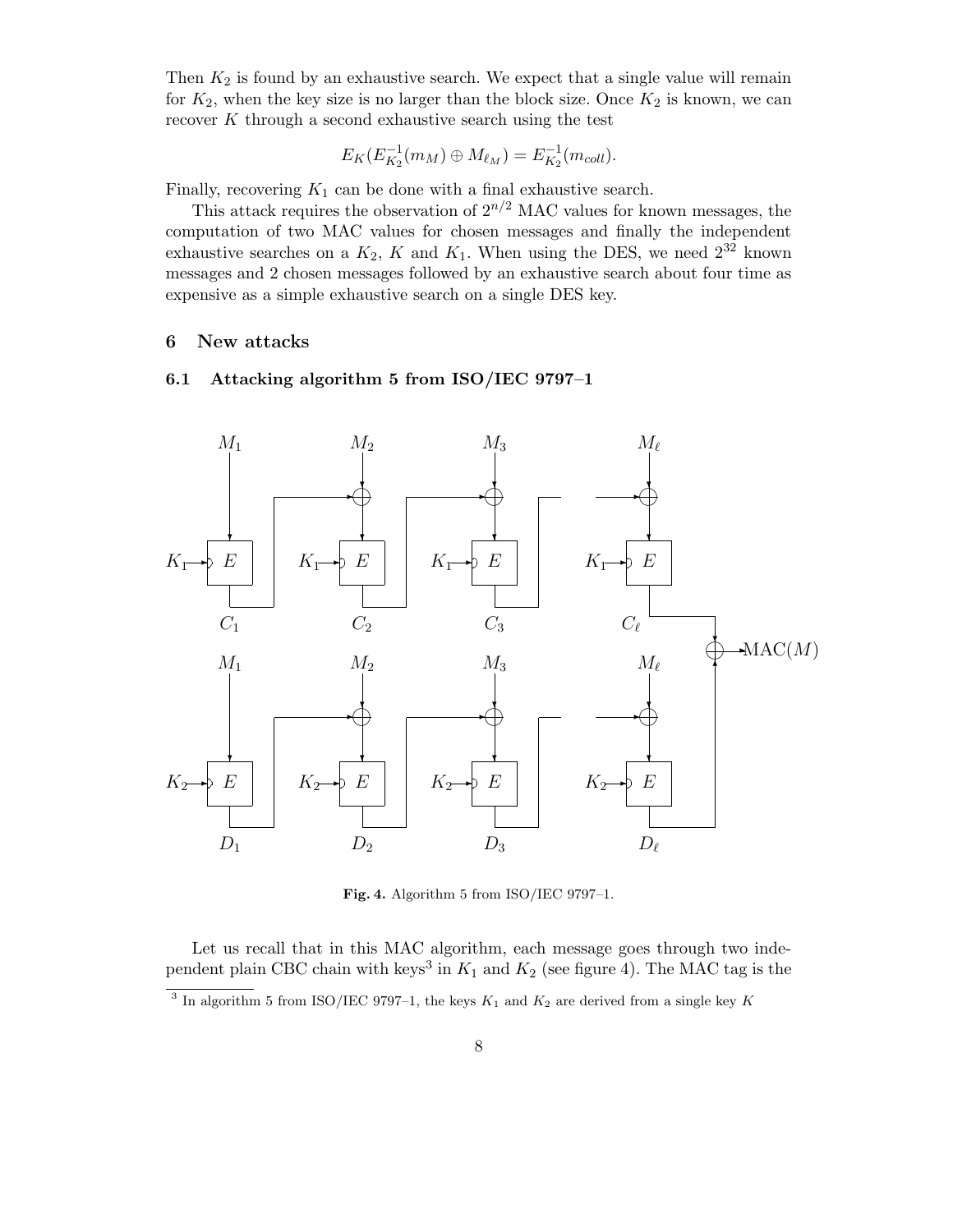exclusive-or of the final values of the two chains. We use a variation on the technique from subsection 4.1 to attack this algorithm. The first step of the attack is to find a collision between the MAC tags of two (short, i.e., one block) messages  $M$  and  $N$ . Let m denote the common MAC tag of M and N. Moreover, let  $\mathcal{E}_{K_1}(M)$ ,  $\mathcal{E}_{K_2}(M)$ ,  $\mathcal{E}_{K_1}(N)$  and  $\mathcal{E}_{K_2}(N)$  denote the final values of the 4 CBC chains involved. We have

$$
m = \mathcal{E}_{K_1}(M) \oplus \mathcal{E}_{K_2}(M) = \mathcal{E}_{K_1}(N) \oplus \mathcal{E}_{K_2}(N).
$$

We would like to learn the value  $\delta = \mathcal{E}_{K_1}(M) \oplus \mathcal{E}_{K_1}(N) = \mathcal{E}_{K_2}(M) \oplus \mathcal{E}_{K_2}(N)$ . This can be done by computing the MAC values of two long lists of messages  $M^{(T)}$  formed by adding a single block T to M and  $N^{(U)}$  by adding a block U to N. It is easy to check that whenever  $T \oplus U = \delta$ , we get a collision for both of the CBC chains and of course a collision on the MAC values of the extended messages. Moreover, this kind of double collisions can be distinguished from "ordinary" collisions. Indeed, if we add any block, say the zero block, at the end of both  $M^{(T)}$  and  $N^{(U)}$  the resulting messages still collide. Once  $\delta$ ,  $M^{(T)}$  and  $N^{(U)}$  are known, we can proceed either with a forgery attack or a key recovery attack. It should be noted that for this particular algorithm, no efficient forgery attack was previously known.

Forgery attack. With a double collision between  $M^{(T)}$  and  $N^{(U)}$  in hand, making forgery is easy. Indeed, for any message completion L, the MAC value of  $M^{(T)}$  concatenated with L and the MAC value of  $N^{(U)}$  concatenated with L are necessarily equal. Indeed, the double collision propagates along  $L$ . Thus, it is easy to ask the MAC tag of one of the two extended messages and to guess that the MAC tag of the other extended message has the same value. The cost forgery attack is independent of the size of the keys of  $E$ , it is only a function of the block size  $n$ . The attack requires the computation of  $2^{1+n/2}$  MAC values.

Key recovery attack. Since we know the value of  $\delta$ , we know the two values  $\mathcal{E}_{K_1}(M) \oplus$  $\mathcal{E}_{K_1}(N)$  and  $\mathcal{E}_{K_2}(M) \oplus \mathcal{E}_{K_2}(N)$  (both are equal to  $\delta$ ). Thus, we get two independent conditions respectively on  $K_1$  and  $K_2$ , and the keys can be recovered with a simple exhaustive search. Indeed, assume that  $M$  and  $N$  are different one block messages, then search for a key  $K$  that satisfy:

$$
E_K(M_1)\oplus E_K(N_1)=\delta.
$$

When the key size is no larger than the block size, we expect to find two different solutions during the exhaustive search,  $K_1$  and  $K_2$ . Furthermore, if there are more than two candidate solutions, we simply form all possible candidate pairs and keep the pair which is compatible with all the MAC values we already know. The key recovery attack requires the observation of  $2^{n/2}$  MAC tags followed by the computation of  $2^{1+n/2}$  MAC values. When using the DES, we need  $2^{33}$  message followed by an exhaustive search roughly equivalent to a simple exhaustive search on a single DES key.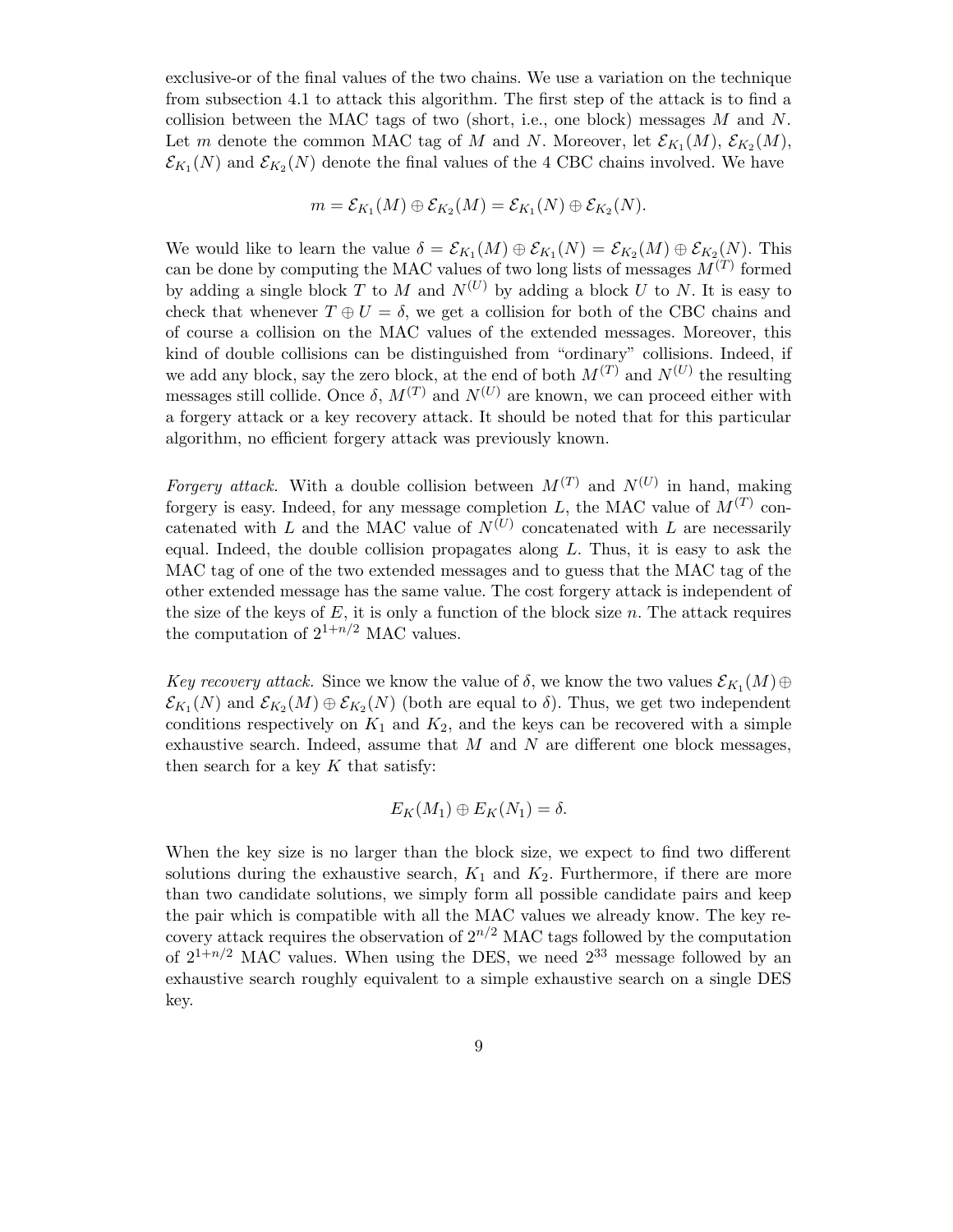#### 6.2 General MAC algorithms with a single CBC chain

In this subsection, we consider key recovery attacks against general MAC algorithm based on a single CBC chain with a key  $K$ . We let  $I$  and  $F$  denote the initial and final transforms as in section 2. In this subsection, our goal is to recover the key  $K$ of the main CBC chain as efficiently as possible. We assume that  $I$  and  $F$  are both keyed transformations which cannot be computed by the attacker since it (at first) does not know any key material. We first address the special case where  $I$  and  $F$  are closely related transformations (with identical keys) before considering the general case.

The special case  $I = F \circ E_K$ . For example, a natural MAC scheme could apply the same triple-DES transformation, both at the beginning and at the end of the MAC computation. With our notations, this means that  $I = E_K \circ D_{K_1} \circ E_K$  and  $F =$  $E_K \circ D_{K_1}$ . None of the previously described attacks apply to such a scheme.

Let us consider  $2^{\alpha n}$  blocks  $M_i$  and the associated internal value

$$
X_i = \text{Internal}(M_i, 1) = I(M_i).
$$

In order to learn  $I(M_i)$ , we first remark that  $\Delta_I(M_i) = I(M_i) \oplus I(M_i \oplus 1)$  can be seen as an identifier for  $M_i$ . Of course, this identifier is somewhat ambiguous, since  $\Delta_I(M_i)$  and  $\Delta_I(M_i \oplus 1)$  are identical. However, given any value for the identifier, it has only a few associated values (unless I is almost linear, in which case simpler attacks are available).

With this in mind, we can apply the technique of subsection 4.2 that computes  $\Delta_I(M_i)$  for  $O(2^{\alpha n})$  blocks  $M_i$  asking  $2^{(\alpha+\beta)n}$  MAC tags (with  $\alpha+2\beta$  larger than 1).

Then, we ask for the MAC tags of pairs of messages whose only difference is that the last blocks are respectively  $T_j$  and  $T_j \oplus 1$ . We denote by  $Y_j$  the intermediate value after the exclusive-or with  $T_j$ , i.e., the input of the final transformation  $F \circ E_K = I$ . Consequently, when the last block is  $T_j \oplus 1$ , the input of I is  $Y_j \oplus 1$ . So, the exclusive-or of queried MAC tags reveals  $\Delta_I(Y_i)$ .

Finally, if we compute  $2^{(1-\alpha)n}$  values  $\Delta_I(Y_j)$ , we obtain, with high probability, a collision with one of the  $\Delta_I(M_i)$ . As we already explained,  $\Delta_I$  is a good identifier so we probably have  $M_i = Y_j$ . However, there might be false alarms, i.e., apparent collision not resulting from a real one. False alarms are easy to detect by computing a few additional MAC values.

Given a real collision, we know that  $I(M_i)$  is equal to the MAC tag whose last intermediate value is  $Y_i$ . Thus, since we have learned the initial value of the CBC chain, we can compute  $K$  through exhaustive search, as we previously explained. This attack requires a total of approximately  $2^{(\alpha+\beta)n}+2^{(1-\alpha)n}$  MAC computations for chosen messages, with  $\alpha+2\beta\geq 1$ . The best compromise is obtained with  $\alpha=\beta=1/3$ and the number of queried MAC tags is about  $2^{2n/3}$ .

When using the DES, we need  $2^{43}$  messages followed by an exhaustive search roughly equivalent to a simple exhaustive search on a single DES key.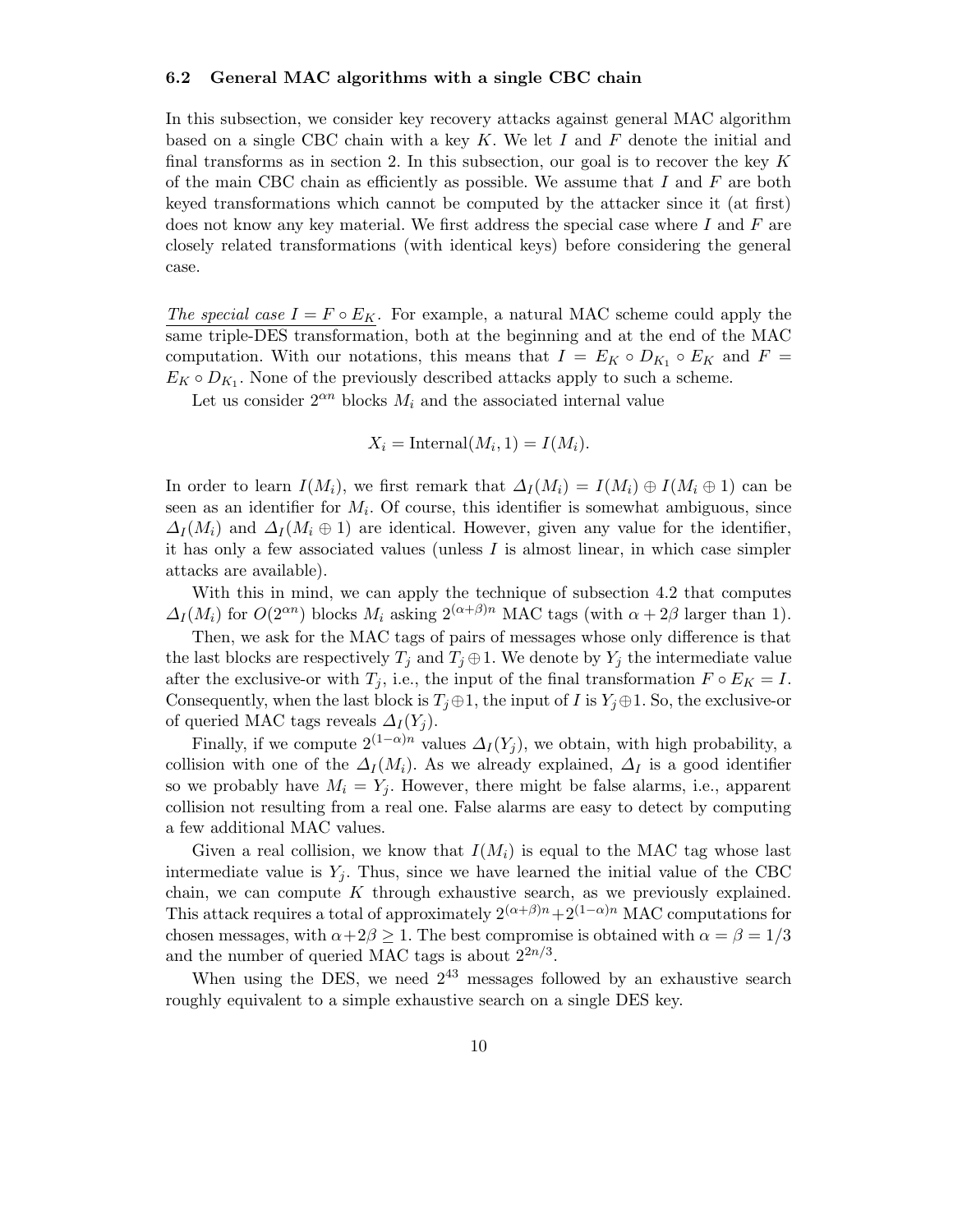The general case with arbitrary I and F. We finally explain that, even if I and F are arbitrary transformations, the internal key  $K$  can still be attacked, even if the complexity is less practical than in previous cases.

Always using the technique of section 4.2 we can consider  $2^{\alpha n}$  intermediate values  $X_i$  which are unknown but whose pairwise exclusive-or are known. This requires the query of  $2^{(\alpha+1)n/2}$  MAC tags of chosen messages.

Then, for each intermediate value  $X_i$ , the technique of section 4.1 allows to compute  $\Delta_i = E_K(X_i) \oplus E_K(X_i \oplus 1)$  asking  $2^{n/2}$  MAC computation for each  $X_i$ . With this list of  $\Delta_i$  in mind, we know guess a key K' and a block X, and we compute  $\Delta = E_{K'}(X) \oplus E_{K'}(X \oplus 1)$ . If  $K = K'$  and X is one of the  $X_i$ s,  $\Delta$  is in the list of the  $\Delta_i$ s. We do not know the related  $X_i$  value but we know  $\delta = X_i \oplus X_j$  for any other j. Consequently, we learn the following test

$$
E_K(X \oplus \delta) \oplus E_K(X \oplus \delta \oplus 1) = \Delta_j.
$$

This allows to know if we have really guessed the correct key  $K$  or if it is only a false alarm.

The probability to correctly guess  $K = K'$  and that X is one of the  $X_i$ s is about 1 over  $2^k \times 2^{(1-\alpha)n}$ , where k is the key size of K. The total number of MAC queries is  $2^{(\alpha+1)n/2} + 2^{n/2}$  and the complexity of the search on K' and X is  $O(2^{k+(1-\alpha)n})$ . According to the choice of  $\alpha$ , we obtain different compromises. The main ones are:

|                | $\alpha$ parameter number of MAC queries search complexity |                |
|----------------|------------------------------------------------------------|----------------|
| $\alpha = 0$   | $O(2^{n/2+\overline{1}})$                                  | $O(2^{k+n})$   |
| $\alpha = 1/2$ | $O(2^{3n/4}$                                               | $O(2^{k+n/2})$ |
| $\alpha = 1$   |                                                            |                |

### 7 Conclusion

The main conclusion of this paper is that the use of MAC algorithms based on an internal CBC chain using a weak block cipher such as DES must be carefully reconsidered, whatever the initial and final transformation may be. A much more secure approach is to use a strong block cipher such as AES with a provably secure MAC algorithm.

#### Acknowledgments

We would like to thank the anonymous referees for pointing out important references.

#### References

- 1. ANSIX9.19, American National Standard–Financial institution retail message authentication, 1986.
- 2. ANSIX9.9, American National Standard–Financial institution message authentication (wholesale), 1982. Revised in 1986.
- 3. M. Bellare, J. Kilian, and P. Rogaway. The Security of the Cipher Block Chaining Message Authentication Code. In Crypto '94, LNCS 839, pages 362–399. Springer-Verlag, 1994.